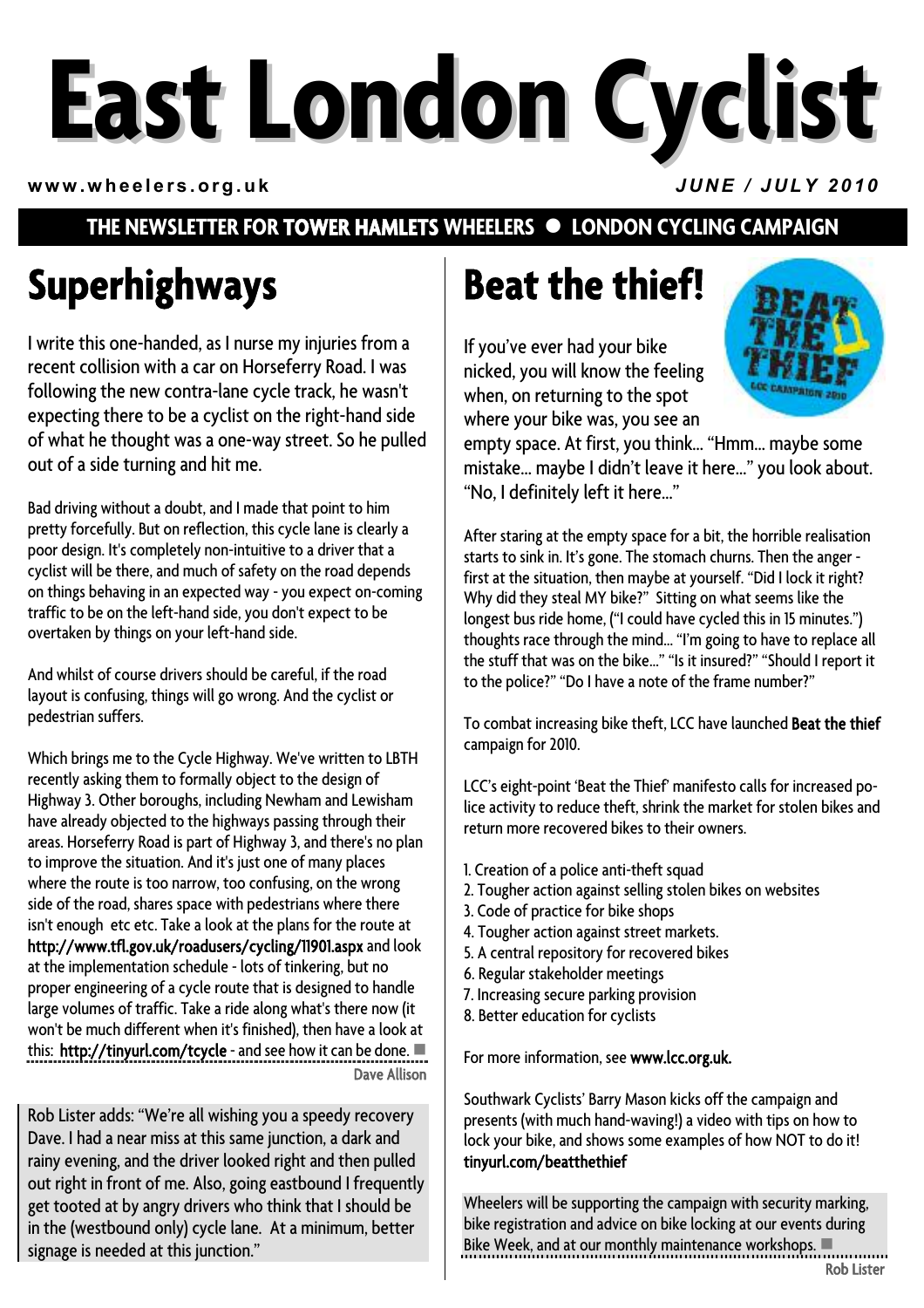# **Rangers are 'go'**

The Volunteer Rangers are now out there in the borough, sending back reports on (1) street faults such as potholes, (2) cycle 'audits', and (3) cycle parking suggestions.

Transport Initiatives has worked with the CTC to link up with www.fillthathole.org.uk for the street fault reporting, so that reports filed by registered Rangers get shown automatically to Transport Initiatives, in order to monitor what happens to the faults reported by the Tower Hamlets Rangers.

Anyone can report faults to www.fillthathole.org.uk, but if you join up to the Rangers scheme we can monitor the situation and see if improvements can be made to faults reported by Rangers in Tower Hamlets.

For the cycle parking suggestions it's just that: making some suggestions where parking in the public environment can be improved. You can choose to do any or all of 1, 2, and 3.

Please contact Alix Stredwick if you would like to join up as a Ranger - you get some free goodies when you sign up (including the all-important cycling snacks) and the chance to input to this exciting pilot. There will be discussion sessions later on for all Rangers to help decide which cycle audits and cycle parking suggestions are high up on the priorities.  $\blacksquare$ 

Alix Stredwick

# **Slim chance!**

Gerhard Weiss, LCC cycling development officer, sent us this picture of the renewed cycle "lane" on Vallance Road. Is this the narrowest cycle lane in Tower Hamlets? If you know of narrower… we'd like to hear from you!



Perhaps the cutbacks are affecting the Council's green paint budget? Far from a safe cycle facility, this incredibly narrow strip of worthless green paint does nothing to improve matters, and maybe even encourage drivers to give cyclists even LESS space! This should be removed for safety reasons.  $\blacksquare$ 

# **Healthy roll-out**

The successful Cycling for Health pilot at St Stephen's Medical Centre is now being gradually rolled-out to other GP practices in the borough.

BikeWorks has received its first new referrals, and now we have two easy rides every Saturday starting from BikeWorks at 12 noon for about two hours each - one entirely off-road, and one that can go on quiet roads occasionally, but mostly off-road.

We're looking for volunteers to help out on these two rides, as having volunteers on the rides during the pilot was of great benefit to the patients.

A number of Health Trainers in the borough, who are part of NHS services to help patients stop smoking, eat more healthily or lose weight, have been trained as Assistant Cycling Instructors. We are going to be incorporating them into the project and hopefully some will go through additional training to become fully qualified Cycling Instructors. We're also teaming up with Cycling Projects, an organisation in the north-west of England who specialise in cycling for health projects, and who will be delivering 'Health Ride Supporter' training to some BikeWorks cycle instructors, volunteers on the Saturday rides, and Health Trainers.

If you would like to get involved as a Ranger, or a Health Ride Volunteer, or to help your GP practice get involved in Cycling for Health; or just to find out more about these projects which are both part of the Healthy Borough programme run by NHS Tower Hamlets and LB Tower Hamlets, contact alix.stredwick@transportinitiatives.com or tel 020 8525 4512  $\blacksquare$ 

Alix Stredwick

# **Bicycle Music Festival**

### Saturday June 5th

9:00 - 10:00 Look Mum No Hands Bicycle Cafe - Smallish venue mainly for the press www.lookmumnohands.com

11:00 - 13:00 London Fields - Loads of space and lots of bikes

14:00 - 16:00 Stepping Stones Farm Stepney www.steppingstonesfarm.co.uk

17:00 - 19:00 Surrey Docks City Farm www.surreydocksfarm.org.uk

21:00 - late - Pangea Project Stamford Hill www.pangeaproject.co.uk

Sunday June 6th

12:00 - 19:00 Camden Green Fair Regents Park www.camdengreenfair.org.uk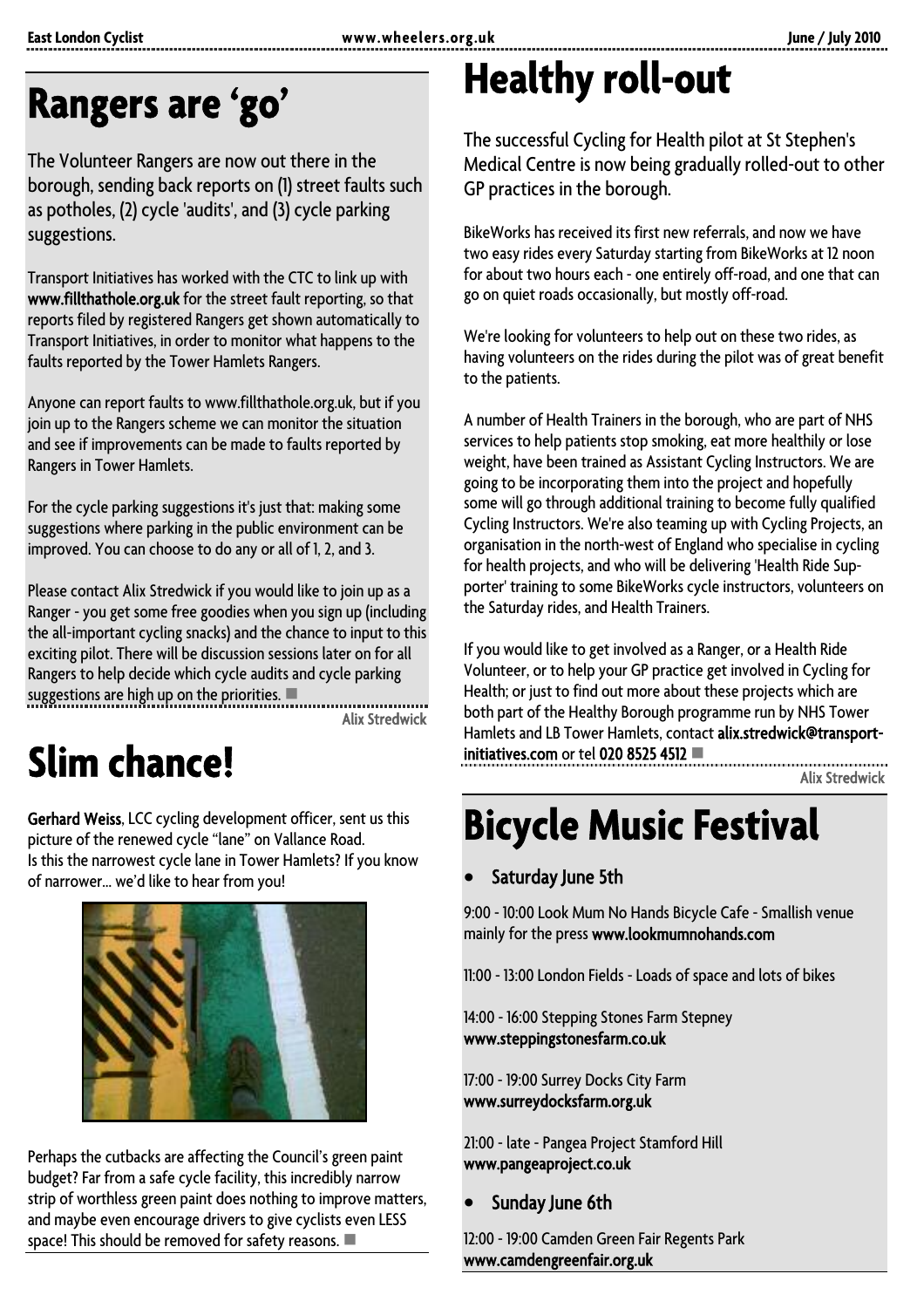# **HGV perspective…**

The Metropolitan Police service 'Exchanging Places' events are held at different locations throughout the year, and is due to roll in to Canary Wharf on Wednesday 16<sup>th</sup> June opposite the Underground Station from 7:00am.



Cyclists will be able to sit in a lorry cab and see the road from the driver's perspective.

Even as an experienced cyclist, if you've never been to one of these before, it is real an eye-opener to understand the 'blind spots' and just how limited the view is. It is also interesting to see where the extra mirrors allow the driver to see – and just how much vehicles without them fitted can't see.

The best advice as always is to keep well away from these vehicles, especially at junctions or traffic lights where they may be turning left.

In London heavy goods vehicles were involved in seven of the twelve cyclists' deaths in 2009. Nationally, one in five fatal cycle crashes involves an HGV, although HGVs are only 5% of road traffic. (CTC)

The Met Police has produced a video on You Tube which gives a practical demonstration for cyclists of how to avoid becoming a victim of a collision, and to raise awareness of the blind spots: tinyurl.com/hgvmet

TfL also has a video to help cyclists and lorry drivers navigate London's busy roads, and each other, safely and tips on cycle safety at: www.tfl.gov.uk/cycling  $\blacksquare$ 

.......................... Rob Lister (Photo: LCC)



# 19-27<sup>TH</sup> JUNE

**www.bikeweek.org.uk**

Saturday 19<sup>th</sup> June 10am - 4pm

BICYCLE MAINTENANCE WORKSHOP Limehouse Town Hall, 646 Commercial Road, E14 7HA

Special Bike Week edition of our monthly maintenance workshop.

## Sunday 20<sup>th</sup> June - 9.30am

### UPSHIRE CREAM TEAS RIDE<br>Meet on top of the Green Bridge, Mile End Park E3

A day out up the Lea Valley, morning coffee stop at Springfield Marina, lunch at Chingford, and then via Epping Forest to Upshire for tea at St Thomas's Church. About 35 miles in total. Drop out points to stations if you don't want to do the full route. Easy to moderate pace. On roads, towpaths and good tracks. Suitable for any bike. Contact: Gail 07900 056359

Monday 21st June – 2:00am (yes, in the morning!/Sunday night.) MIDSUMMER MADNESS RIDE Meet at Beigel Bake, Brick Lane E1 6SB

Ride to Primrose Hill to watch the sun come up on the longest day. After stocking up with beigels, we will first ride to London Bridge for 2.30am to meet up with cyclists from all over the capital before heading off to Frith Street in Soho for a coffee stop. Finally, all will ride up to Primrose Hill to watch the sunrise at 4.43am. Bring warm clothes, as it gets chilly. Contact: Owen 07903 018970

# Tuesday  $22<sup>nd</sup>$  June – 7.30am – 9.30am

WHEELERS CYCLISTS' BREAKFAST<br>Narrow Street at Ropemakers Fields (near The Grapes pub) E14

Traditional Bike Week event across London - stop by on your way to work and enjoy some free breakfast. Meet with your fellow Tower Hamlets commuters & Wheelers members.

### Wednesday 23rd June – 7pm – 9pm AFTERWORKER RIDE (EASY)

### Meet on top of the Green Bridge, Mile End Park E3

Our ever popular relaxed evening meander around local quiet roads and off-road routes. Don't forget your lights. Contact: Owen

### Friday 25th June – 7pm-late

### THE GLAMOUR RIDE<br>Meet on top of the Green Bridge, Mile End Park

Dress according to your own definition of glamour; It's an easy fun ride, with a break for prize giving and a social at the end. Less than 10 miles. Don't forget your lights/glitter! Contact: Leigh 07957 164619

### Saturday  $26<sup>th</sup>$  June – 10am

KEW GARDENS OR RICHMOND PARK RIDE<br>Meet on top of the Green Bridge, Mile End Park E3

Ride to either Kew or Richmond. About 20 miles. Picnic/nibbles if good weather! ride/train back. Contact: Rob 07973 815198